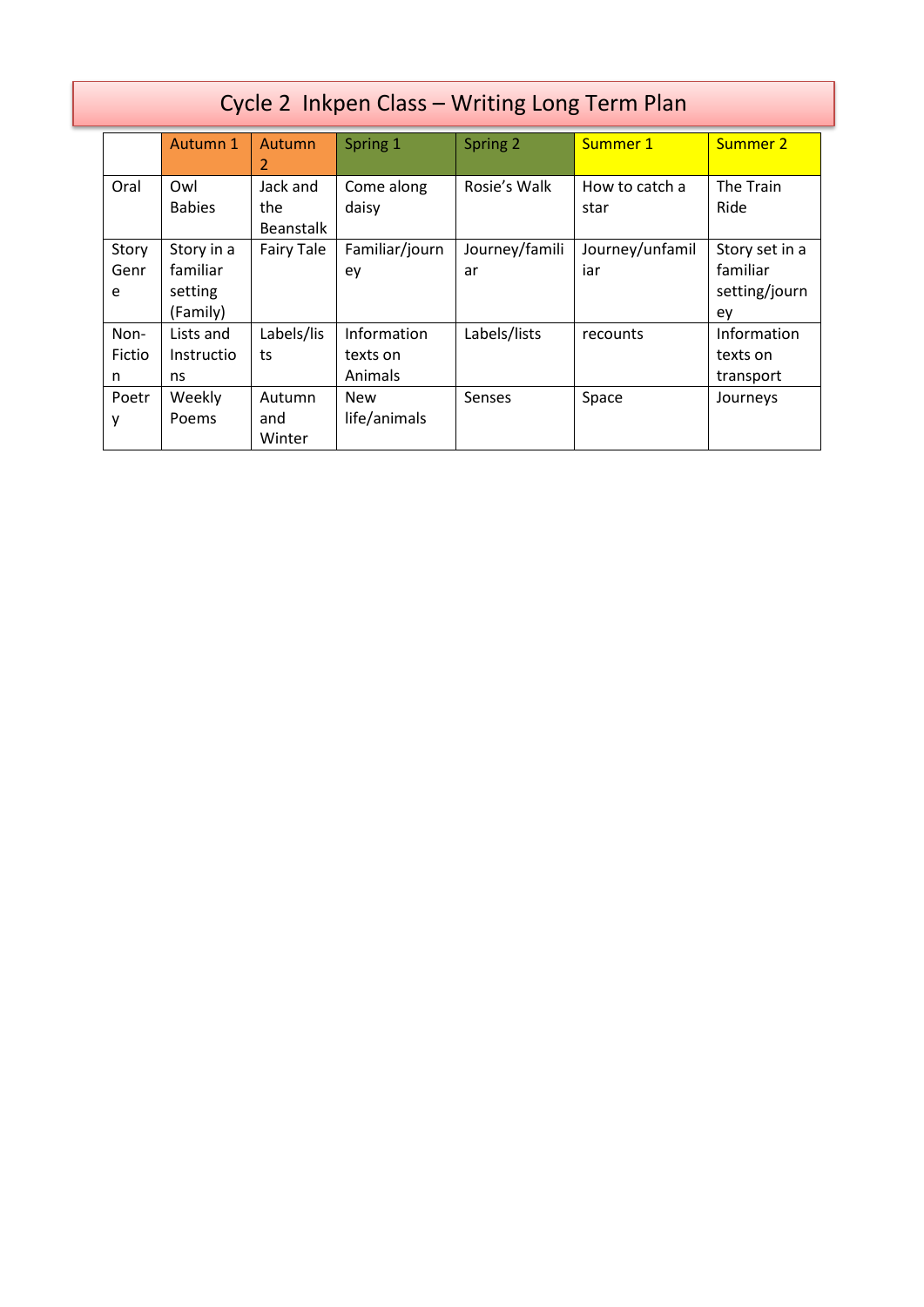| Cycle 2 Donaldson Class - Writing Long Term Plan |                                                                          |                                                       |          |          |          |          |  |
|--------------------------------------------------|--------------------------------------------------------------------------|-------------------------------------------------------|----------|----------|----------|----------|--|
|                                                  | Autumn 1                                                                 | Autumn 2                                              | Spring 1 | Spring 2 | Summer 1 | Summer 2 |  |
| Oral                                             | <b>Billy the Brave</b><br>Knight                                         | TBC after<br>pupil<br>consultation<br>and<br>feedback |          |          |          |          |  |
| Story                                            | Fairy-Tale                                                               |                                                       |          |          |          |          |  |
| Genre                                            | Journey Story                                                            |                                                       |          |          |          |          |  |
| Non-<br>Fiction                                  | Instructions                                                             |                                                       |          |          |          |          |  |
| Poetry                                           | Autumn/Harvest<br>descriptive<br>poems from<br>first-hand<br>experience. |                                                       |          |          |          |          |  |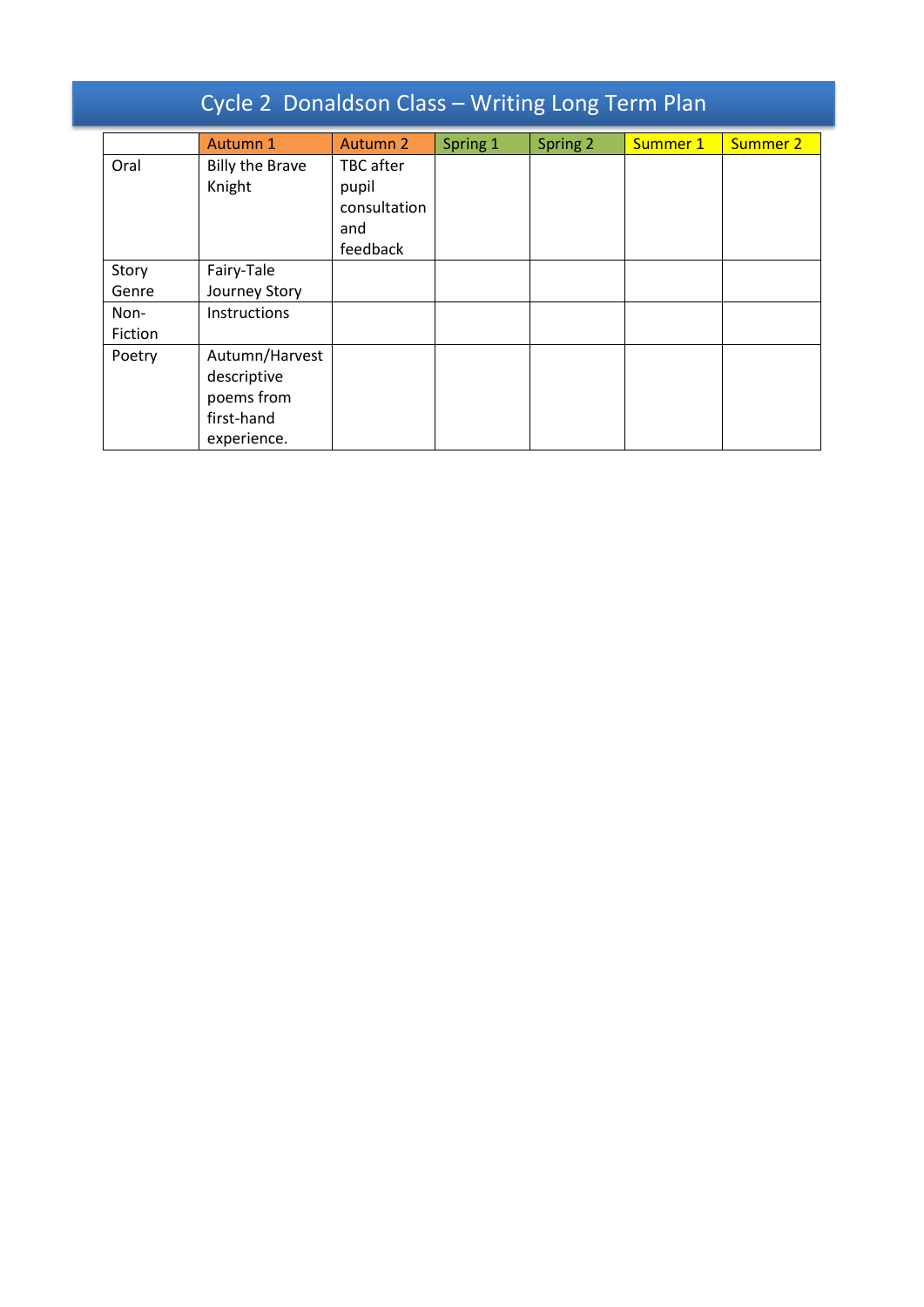| Cycle 2 Dahl Class - Writing Long Term Plan |                                  |                                                       |          |          |          |          |  |
|---------------------------------------------|----------------------------------|-------------------------------------------------------|----------|----------|----------|----------|--|
|                                             | Autumn 1                         | Autumn 2                                              | Spring 1 | Spring 2 | Summer 1 | Summer 2 |  |
| Oral                                        | Thor and<br>the Mighty<br>Hammer | TBC after<br>pupil<br>consultation<br>and<br>feedback |          |          |          |          |  |
| <b>Story Genre</b>                          | Myths &<br>Legends               |                                                       |          |          |          |          |  |
| Non-Fiction                                 |                                  | Reports                                               |          |          |          |          |  |
| Poetry                                      |                                  |                                                       |          |          |          |          |  |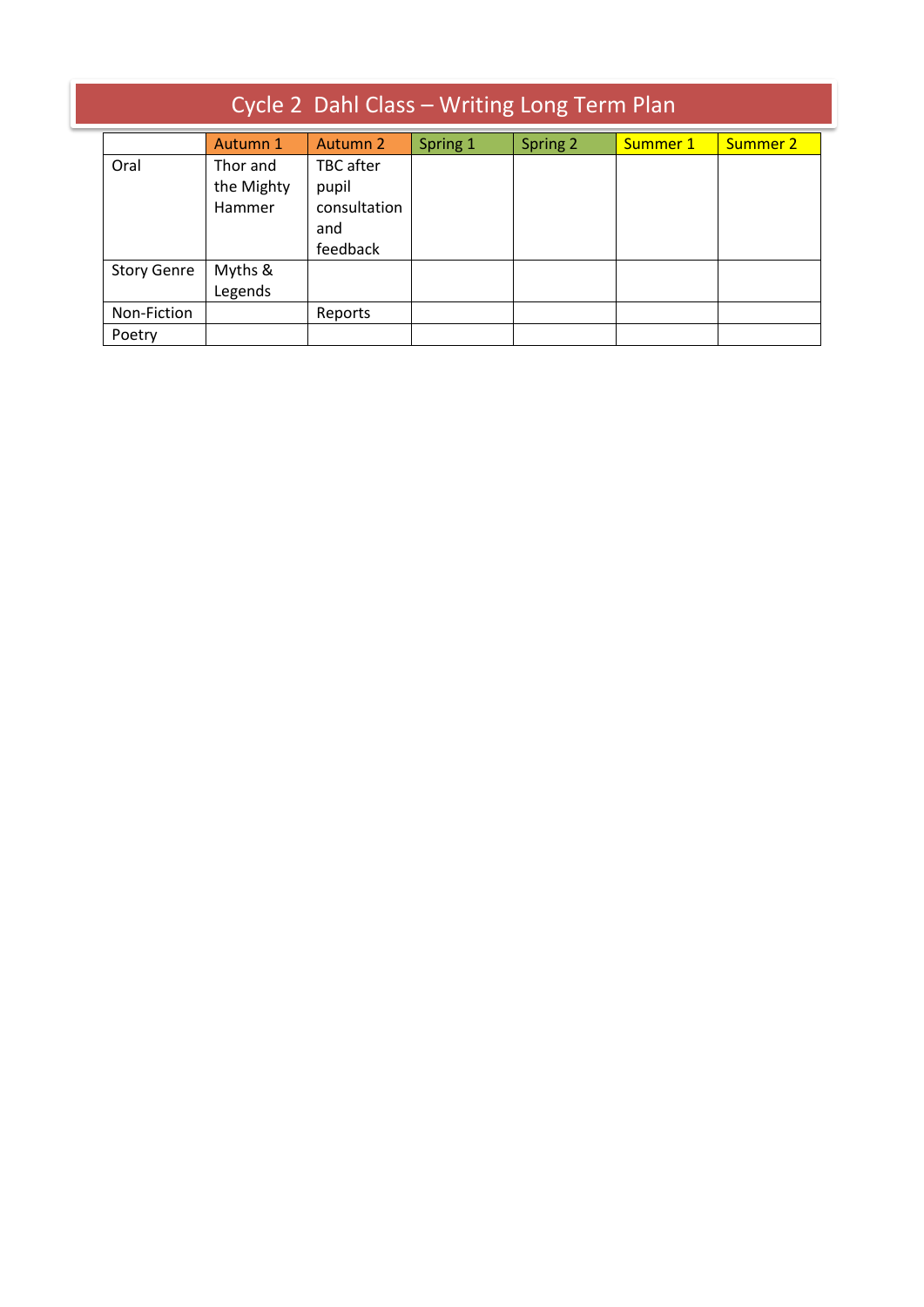| Cycle 2 Ahlberg Class - Writing Long Term Plan |             |                 |          |          |          |                 |  |
|------------------------------------------------|-------------|-----------------|----------|----------|----------|-----------------|--|
|                                                | Autumn 1    | <b>Autumn 2</b> | Spring 1 | Spring 2 | Summer 1 | <b>Summer 2</b> |  |
| Oral                                           | The ant and | TBC after       |          |          |          |                 |  |
|                                                | the         | pupil           |          |          |          |                 |  |
|                                                | grasshopper | consultation    |          |          |          |                 |  |
|                                                |             | and             |          |          |          |                 |  |
|                                                |             | feedback        |          |          |          |                 |  |
| <b>Story Genre</b>                             | Fable       | Myths &         |          |          |          |                 |  |
|                                                |             | Legends         |          |          |          |                 |  |
| Non-Fiction                                    | Recipe:     |                 |          |          |          |                 |  |
|                                                | Greek       |                 |          |          |          |                 |  |
|                                                | Salads      |                 |          |          |          |                 |  |
| Poetry                                         | Kennings    |                 |          |          |          |                 |  |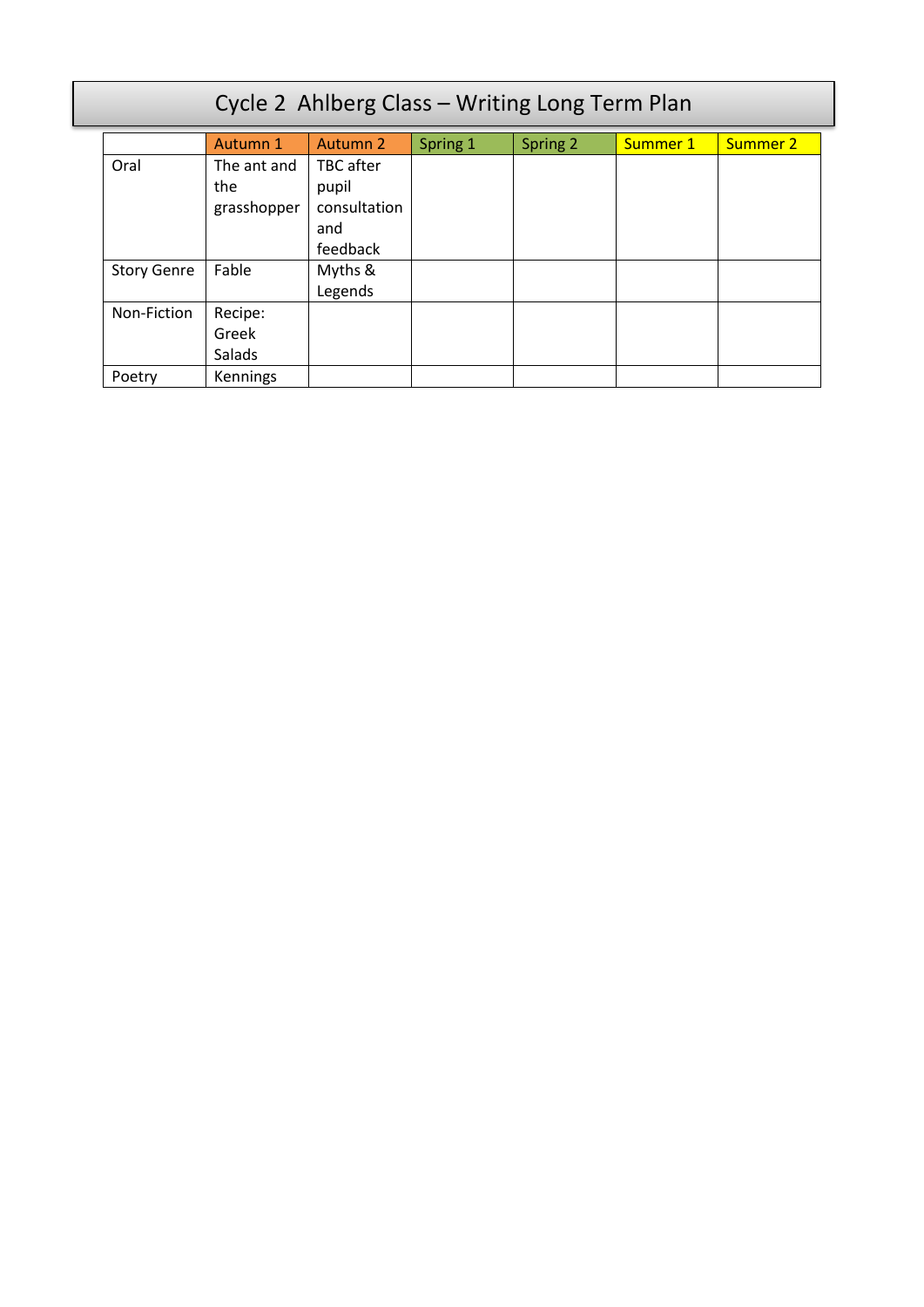| Cycle 2 Rowling Class - Writing Long Term Plan |             |            |          |          |          |                 |  |
|------------------------------------------------|-------------|------------|----------|----------|----------|-----------------|--|
|                                                | Autumn 1    | Autumn 2   | Spring 1 | Spring 2 | Summer 1 | <b>Summer 2</b> |  |
| Oral                                           | Chin Up     | Friend or  |          |          |          |                 |  |
|                                                |             | Foe        |          |          |          |                 |  |
| <b>Story Genre</b>                             | Journey     |            |          |          |          |                 |  |
|                                                | Story       |            |          |          |          |                 |  |
|                                                | Short       |            |          |          |          |                 |  |
|                                                | Narrative   |            |          |          |          |                 |  |
| Non-Fiction                                    | Recipes     | Persuasive |          |          |          |                 |  |
|                                                |             | Argument   |          |          |          |                 |  |
| Poetry                                         | War Poetry: |            |          |          |          |                 |  |
|                                                | Creating an |            |          |          |          |                 |  |
|                                                | Image       |            |          |          |          |                 |  |